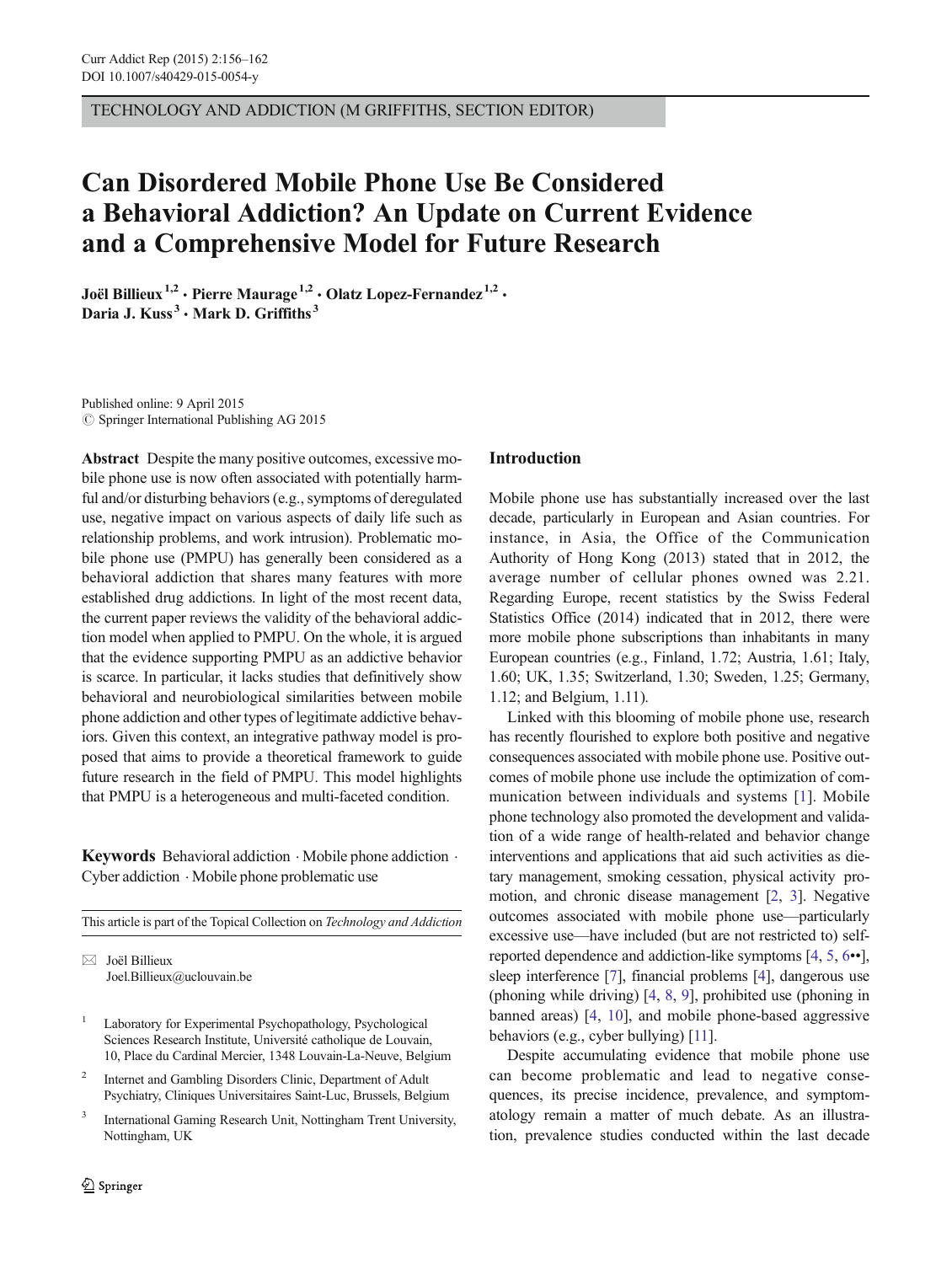have reported highly heterogeneous rates of problematic use ranging from just above 0 % to more than 35 % [\[12](#page-5-0)–[15\]](#page-5-0). As discussed in more detail later in the paper, this heterogeneity is mainly due to the fact that most studies in the field have been conducted in the absence of a theoretical rationale. The prototypical example is that too often, excessive mobile phone use is conceptualized as a behavioral addiction and subsequently developed screening tools are adapted from the substance use and pathological gambling literature, without taking into account either the specificities of mobile phone "addiction" (e.g., dysfunctional mobile phone use may often be related to interpersonal processes) or the fact that the most recent generation of mobile phones (i.e., smartphones) are tools that—like the Internet—allow the involvement in a wide range of activities going far beyond traditional oral and written (SMS) communication between individuals (e.g., gaming, gambling, social networking, shopping, etc.). For example, it has recently been found that the involvement in social networking promotes the development of dependence toward mobile phone use [[16\]](#page-5-0). As a consequence, many existing studies were based on an excessive simplification of heterogeneous and multi-faceted problematic behaviors, taking place between an individual and a technological instrument with constantly evolving applications.

Recently—and notwithstanding inconsistencies in prevalence rates reported in previous studies and the limited evidence regarding its etiology—problematic mobile phone use (PMPU) has raised sufficient concerns for being considered as a potential public health issue. For instance, in August 2014, the World Health Organization (WHO) hosted a meeting (in Tokyo, Japan) to discuss the public health implications and excessive behaviors associated with the use of information and communication technology, including mobile phones and smartphones.<sup>1</sup> In this context, the objective of the current paper is twofold. First, the validity of the behavioral addiction model, when applied to PMPU, is discussed in light of the existing evidence. Second, an integrative pathway model that aims to provide a theoretical framework for future research on PMPU is proposed.

# Problematic Mobile Phone Use as a Behavioral Addiction

The first empirical studies examining PMPU were published a decade ago by Australian and Japanese scholars [\[6](#page-5-0)••, [17](#page-5-0)]. Since then, the number of published studies on the topic has grown substantially [[18](#page-5-0)], although mobile phone-related disorders have received less attention in the psychiatric and psychological literature than Internet-related disorders. Currently, several terms are frequently used to describe the phenomenon, the more popular being "mobile phone (or smartphone) addiction" [[19\]](#page-5-0), "mobile phone (or smartphone) dependence" [\[4](#page-5-0)], or "nomophobia" (that literally refers to the fear of not being able to use the mobile phone) [\[20\]](#page-5-0). Existing studies on the topic are mainly epidemiological and have attempted to estimate the prevalence of symptomatology of the condition and to delineate its psychosocial risk factors and comorbid psychopathology [\[21](#page-5-0)••].

PMPU is generally conceptualized as a behavioral addiction including the core components of addictive behaviors, such as cognitive salience, loss of control, mood modification, tolerance, withdrawal, conflict, and relapse [[15,](#page-5-0) [22,](#page-5-0) [23](#page-5-0)]. Accordingly, the criteria (and screening tools developed using such criteria) that have been proposed to diagnose an addiction to the mobile phone were directly transposed from those classifying and diagnosing other addictive behaviors, i.e., the criteria for substance use and pathological gambling depicted in the fourth revised edition of the Diagnostic and Statistical Manual of Mental Disorders (DSM-IV-TR) in the case of the first published studies on PMPU [[6](#page-5-0)••, [17\]](#page-5-0). A decade on, scholars still generally tackle the issue of diagnosing PMPU using a similar approach. For example, in a recent study, Smetaniuk [[13](#page-5-0)] reported a prevalence of PMPU around 20 % in US undergraduate students using adapted survey items that were initially developed to diagnose disordered gambling.

Although many scholars believe that PMPU is a behavioral addiction, evidence is still lacking that either confirms or rejects such conceptualization. Indeed, the fact that this condition can be considered as an addiction is to date only supported by exploratory studies relying on self-report data which is collected via convenience samples. More specifically, there is a crucial lack of evidence that similar neurobiological and psychological mechanisms are involved in the etiology of mobile phone addiction compared to other chemical and behavioral addictions. Such types of evidence played a major role in the recent recognition of gambling disorder and Internet gaming disorder as addictive disorders in the latest edition of the DSM (i.e., DSM-5) [\[24](#page-6-0), [25\]](#page-6-0). In particular, three key features of addictive behaviors, namely loss of control, tolerance, and withdrawal, have—to date—received very limited empirical support in the field of mobile phone addiction research.

First, several scholars proposed that *loss of control* (e.g., diminished impulse control and altered decision-making processes) is central in PMPU [\[21](#page-5-0)••]. Such a proposal was based on the extensive literature supporting that impulsivity is a hallmark of addictive behaviors [\[26,](#page-6-0) [27](#page-6-0)], including behavioral addictions such as disordered gambling [[28](#page-6-0), [29](#page-6-0)] and Internet addiction [\[30](#page-6-0), [31](#page-6-0)]. Unfortunately, in the framework of PMPU, available evidence, although promising, has relied on either

 $\overline{1}$  The first and the last authors of this paper were among the experts invited to attend the WHO meeting.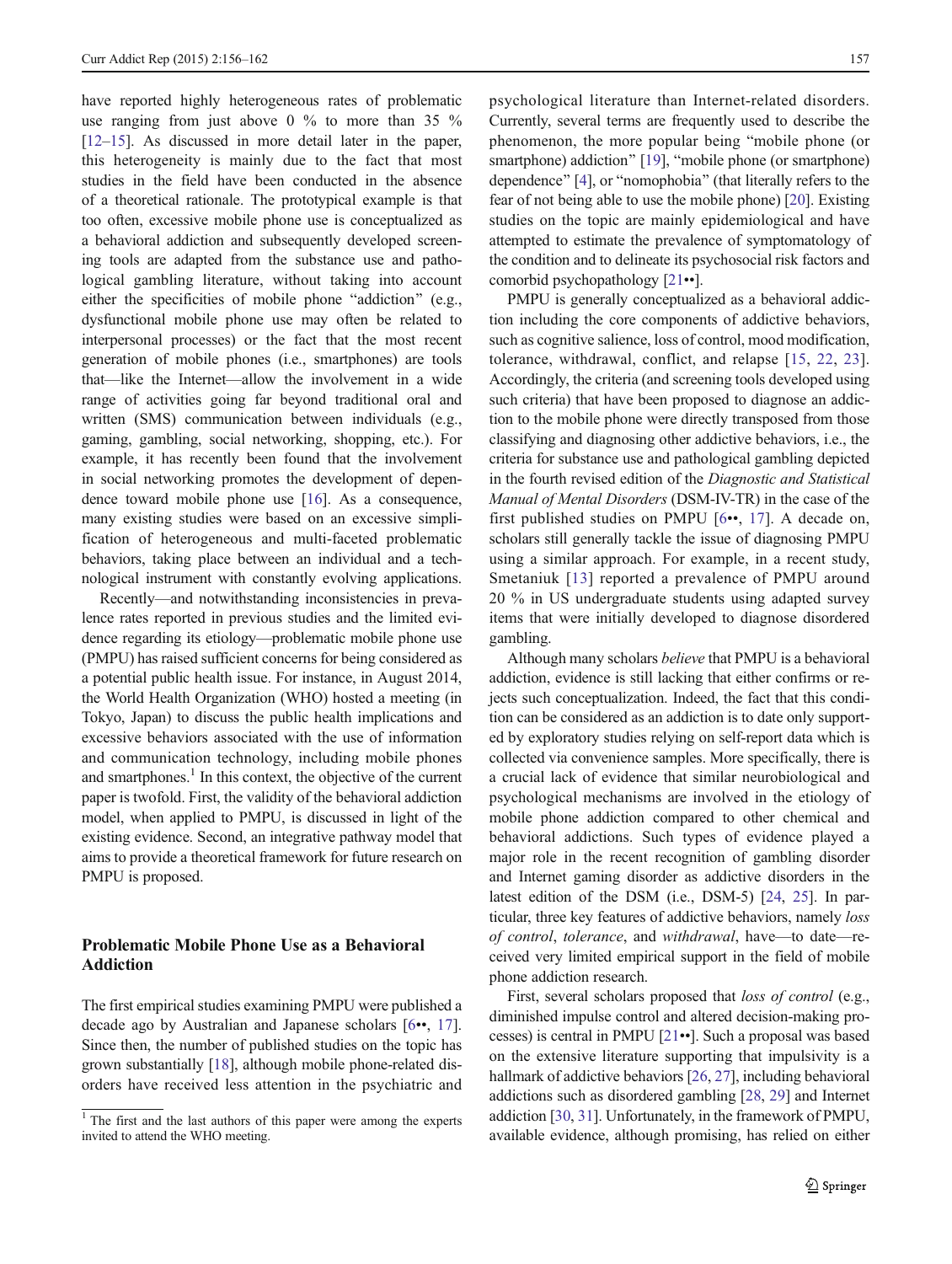self-reports or clinical case studies. For example, it has been shown that questionnaires assessing emotion-based impulsivity and non-planning impulsivity correlate with measures of self-reported dependence to mobile phone and addictive pattern of use, as well as with negative outcomes such as financial problems [\[4](#page-5-0), [5](#page-5-0), [32](#page-6-0), [33](#page-6-0)]. A few studies have also described case reports of patients losing control over their use of the mobile phone [[20,](#page-5-0) [34\]](#page-6-0). However, there is a lack of empirical studies that have reported the behavioral and/or neurobiological indexes of impulsivity in mobile phone users. Further studies should therefore be conducted using recognized behavioral measures of inhibitory control (e.g., a stopsignal paradigm) and decision-making (e.g., Iowa gambling task). Ultimately, such types of impairment should be investigated and confirmed at the neurobiological level (e.g., using EEG or fMRI), similarly to studies on disordered gambling and Internet gaming disorder [[30](#page-6-0), [35](#page-6-0), [36](#page-6-0)].

Second, relying on substance abuse criteria, attempts have been made to conceptualize the *tolerance* phenomenon with respect to PMPU. This has resulted in somehow weak conceptual formulations of what mobile phone tolerance comprises. For example, it has been proposed that in the framework of mobile phone addiction, tolerance is reflected by "a marked increase in the frequency and duration of mobile phone use to obtain satisfaction" or "the need to substitute operative devices with the new models that appear on the market" [\[15](#page-5-0), [37,](#page-6-0) [38](#page-6-0)]. Although quite trivial, these operational definitions reflect the degree of conceptualization currently reached with regard to the tolerance construct applied to PMPU. In fact, within the framework of mobile phone use, inferring tolerance based on the increasing use of the mobile phone is highly tentative. Indeed, usage patterns can vary as a function of numerous contextual and social variables, including age (e.g., teenagers are more strongly influenced by peers), type of subscription (prepaid or subscriptions), relationship status (single or in couple), occupation (active versus employed, holidays versus working periods), and significant life events (e.g., beginning or end of a romantic relationship).

As for loss of control, the field lacks studies that have addressed the question in a more direct and valid way. If tolerance can be (at least partly) reflected by an increase in the actual use of the mobile phone, it is necessary to emphasize this by longitudinal designs rather than crosssectional self-report studies. Ultimately, it is not possible to assert any definitive conclusions regarding the existence of tolerance in individuals with PMPU unless neurobiological evidence (e.g., alteration/sensitization in specific cerebral circuitries) confirms it.

Third, tentative data interpretation has resulted in propositions that PMPU can be characterized by withdrawal, as found in substance addictions. However, the supporting evidence is scarce. Indeed, existing data comprises studies conducted using community samples (often students) emphasizing that some individuals claim via self-report to be upset when they are not able to use their mobile phone (e.g., when they have left it at home, when no network is available, when they have to switch if off) [[6](#page-5-0)••, [32,](#page-6-0) [39](#page-6-0), [40\]](#page-6-0). In such studies, typical items used for assessing withdrawal include "I feel restless and irritable when the mobile phone (or smartphone) is unavailable" or "I panic when I cannot use my mobile phone (or smartphone)." Unfortunately, these studies provide—at best—only indirect evidence of withdrawal. This is because elevated levels of self-reported distress when unable to use the mobile phone are susceptible to be triggered by a wide range of individual and contextual factors. For example, King et al. [\[20](#page-5-0), [41\]](#page-6-0) described cases of social phobia and panic disorder patients who displayed increased anxiety and discomfort when they could not use their mobile phone. Within the framework of panic disorder, the mobile phone can be used as an instrument that guarantees safety (i.e., it allows the calling of emergency services at any time), whereas in the framework of social phobia, the mobile phone allows the avoidance of direct social relations. In a previous paper, some of the present authors described the case of a woman with poor self-esteem and insecure attachment who became upset when she found herself in situations in which she could not use the mobile phone to call or send an SMS to her boyfriend [\[34](#page-6-0)]. In fact, to be able to assert that items such as those aforementioned actually measure withdrawal, it will be necessary to confirm their validity and specificity in longitudinal and/or experimental studies comparing people presenting with or without PMPU in situations of deprivation (i.e., assessing psychological and/or physiological symptoms in individuals after they have experienced a certain amount of time without having access to their mobile phone).

Given these concerns, it appears that the empirical evidence supporting the conceptualization of PMPU as a genuine addictive behavior is currently scarce. However, this does not necessary mean that PMPU is not a genuine addictive behavior (at least for a subgroup of individuals displaying PMPU symptoms), but rather that the nature and amount of the available data at the present time are not sufficient to draw definitive and valid conclusions. Therefore, further studies are required. In particular, longitudinal and experimental research is needed to obtain behavioral and neurobiological correlates of PMPU. In the absence of such types of data, all attempts to consider PMPU within the framework of behavioral addictions will remain tentative. It is worth noting here that it took decades of empirical research before disordered gambling was officially recognized as an addiction (as opposed to a disorder of impulse control) in the DSM-5.

The current conceptual chaos surrounding PMPU research can also be related to the fact that while the number of empirical studies is growing quickly, these studies have (to date) primarily been based on concepts borrowed from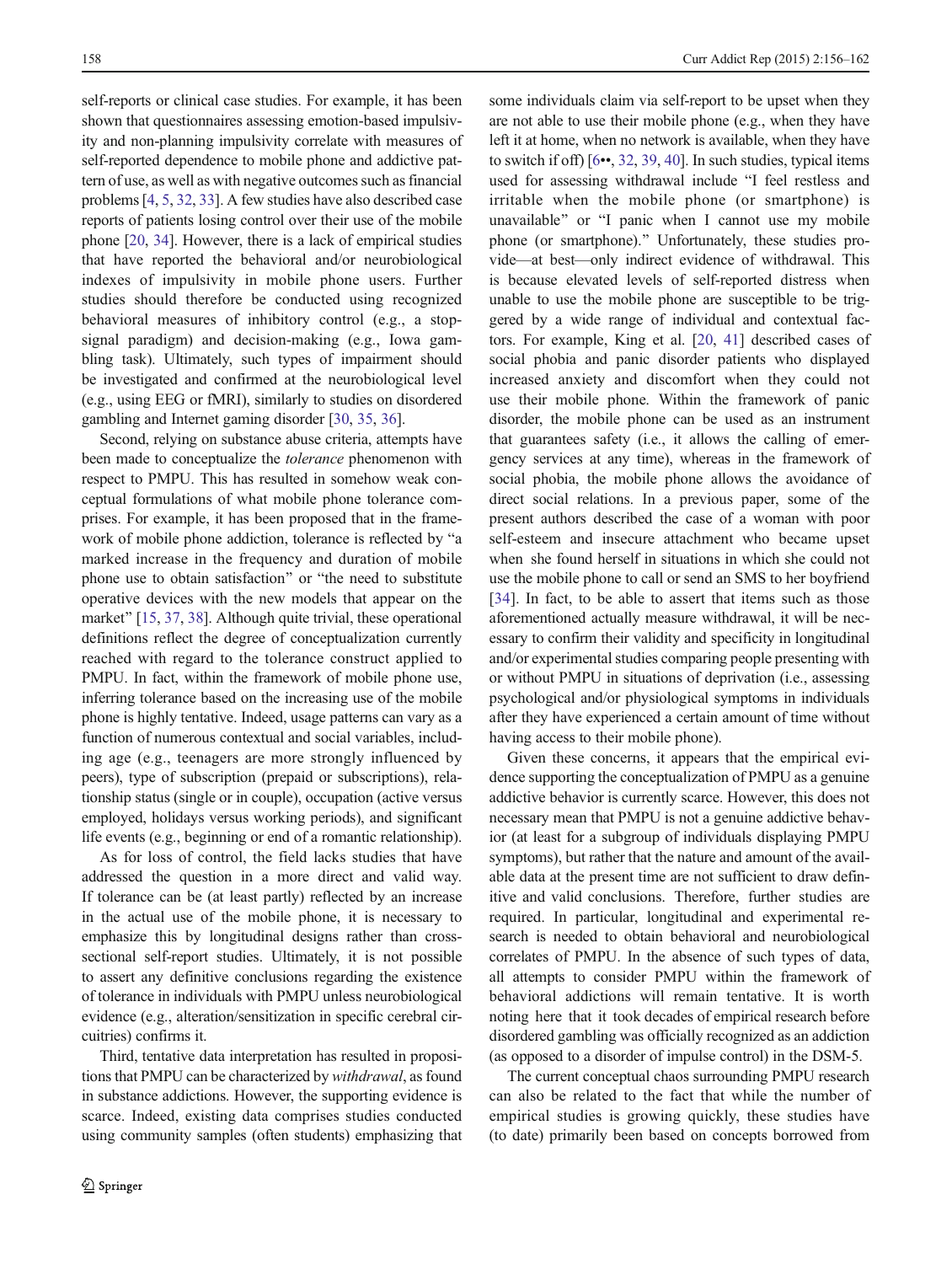other disorders (e.g., problematic Internet use, pathological gambling, substance abuse, etc.). This approach is atheoretical and lacks specificity with regard to the phenomenon under investigation. In fact, by adopting such a "confirmatory" approach" relying on deductive quantitative studies, important findings that are unique to the experience of PMPU have been neglected. As an illustration, no qualitative analyses of PMPU exist, and only a few models have been proposed. This implies that most studies have been conducted without a theoretical rationale that goes beyond transposing what is known about addictions in the analysis of PMPU [\[21](#page-5-0)••]. In such a context, our objective in the last section of this paper is to propose a comprehensive framework that aims to inspire and stimulate future research into PMPU. To do so, a model stipulating that different pathways can lead to PMPU is described. In this model, PMPU comprises, but is not limited to, addictive patterns of use.

## Toward a Pathway Model of Problematic Mobile Phone Use

Research into PMPU is limited by the absence of a theoretical framework that allows for an understanding of its etiology and course. As described in this paper, existing studies have considered PMPU as a behavioral addiction a priori, without taking into account its uniqueness, as well as the heterogeneity of both its manifestations (e.g., addiction symptoms, banned use, risky use, etc.) and related risk factors (e.g., personality traits, comorbid psychopathology).

As depicted in Fig. [1,](#page-4-0) based on the available data from the literature, $<sup>2</sup>$  we hypothesized that at least three pathways can</sup> lead to PMPU: (1) an excessive reassurance pathway; (2) an impulsive-antisocial pathway; and (3) an extraversion pathway. Each of these pathways is influenced by individual factors (e.g., psychological characteristics of individuals) and can lead to various uses and misuses (e.g., frequency and type of use, risky use, addiction-like symptoms). Drawing on the available literature, the following sections provide the evidence supporting the existence of each of these pathways. It is worth noting that a preliminary attempt was proposed in 2012 to distinguish theoretical pathways leading to PMPU [\[21](#page-5-0)••]. However, since then, some of the authors' initial proposals have been refined and updated based on the latest available empirical data. Importantly, there is now a substantive amount of data that supports the relevance of the postulated pathways.

The first pathway leading to PMPU is the excessive reassurance pathway. This pathway corresponds to individuals whose PMPU is driven by the necessity to maintain relationships and obtain reassurance from others. The objects of reassurance can be multiple. Some individuals use the mobile phone excessively to obtain reassurance in affective relationships [\[34](#page-6-0)]. As an illustration, recent data have shown that excessive and uncontrolled SMS use is related to concerns about relationship maintenance [[42,](#page-6-0) [43](#page-6-0)•]. Moreover, using a cluster analytic approach, Lu et al. [[43](#page-6-0)•] highlighted the existence of a subgroup of problematic users characterized by a poor self-model of adult attachment, along with increased anxiety and depression. These individuals, who display elevated actual and problematic use of mobile phones, were classified as "dependent users" by the authors. Other research also found that an increased level of general anxiety, as well as social anxiety, is associated with excessive mobile phone use and proneness to send a large number of SMSs [[4,](#page-5-0) [14](#page-5-0), [44](#page-6-0), [45\]](#page-6-0). Such types of association have also been found in clinical case studies of panic disorder and socially phobic patients [\[20](#page-5-0), [41\]](#page-6-0). Converging data also emphasize that high levels of neuroticism (i.e., the tendency to be emotionally vulnerable) [\[6](#page-5-0)••, [46](#page-6-0)–[49\]](#page-6-0) and low levels of self-esteem [[6](#page-5-0)••, [14](#page-5-0), [46,](#page-6-0) [48,](#page-6-0) [50\]](#page-6-0) are associated with increased PMPU. On the whole, it therefore appears that addiction-like symptoms can be the consequence of a need for reassurance promoted by factors such as increased anxiety, poor self-esteem, insecure attachment, or increased emotional instability.

The second pathway leading to PMPU is the impulsive pathway. This pathway corresponds to individuals whose PMPU is driven by poor impulse control resulting in uncontrolled urges and deregulated use. Crucially, the impulsive pathway can lead to various manifestations of PMPU, namely addictive, antisocial, and/or risky patterns of use. For example, several research studies have shown that addictive patterns of use are associated with specific impulsivity traits, such as urgency (the tendency to act rashly in emotional contexts), lack of planning/premeditation (the tendency not to take into account the consequences of actions), or low self-control (defined as a tendency to act in an automatic rather than in a controlled way) [\[4](#page-5-0), [32](#page-6-0), [51](#page-6-0)]. The overuse of mobile phones has also been related to ADHD symptoms in adolescence [\[52](#page-6-0)]. The aforementioned impulsivity traits have been similarly related to risky patterns of use that have little or nothing to do with addictive behavior, such as dangerous use (e.g., phoning while driving) [\[4](#page-5-0), [32](#page-6-0)] or sexting (i.e., exchange of sexually suggestive pictures or messages via the mobile phone) [\[53,](#page-6-0) [54\]](#page-6-0). Impulsivity, along with psychopathic traits, has also been related to antisocial patterns of mobile phone use (defined as a use involving negative outcomes, such as social disapproval of other's suffering) and feeling compelled to use mobile phones in banned areas [[4\]](#page-5-0) or the involvement in cyberbullying behaviors [\[55\]](#page-6-0). It is worth noting that this pathway, and its related etiology, finds its theoretical roots in Blaszczynski and Nower's [\[56\]](#page-6-0) pathway model of disordered

<sup>&</sup>lt;sup>2</sup> These three pathways have been proposed based on current evidence. It is however possible that future research will lead to considering other potential pathways to PMPU.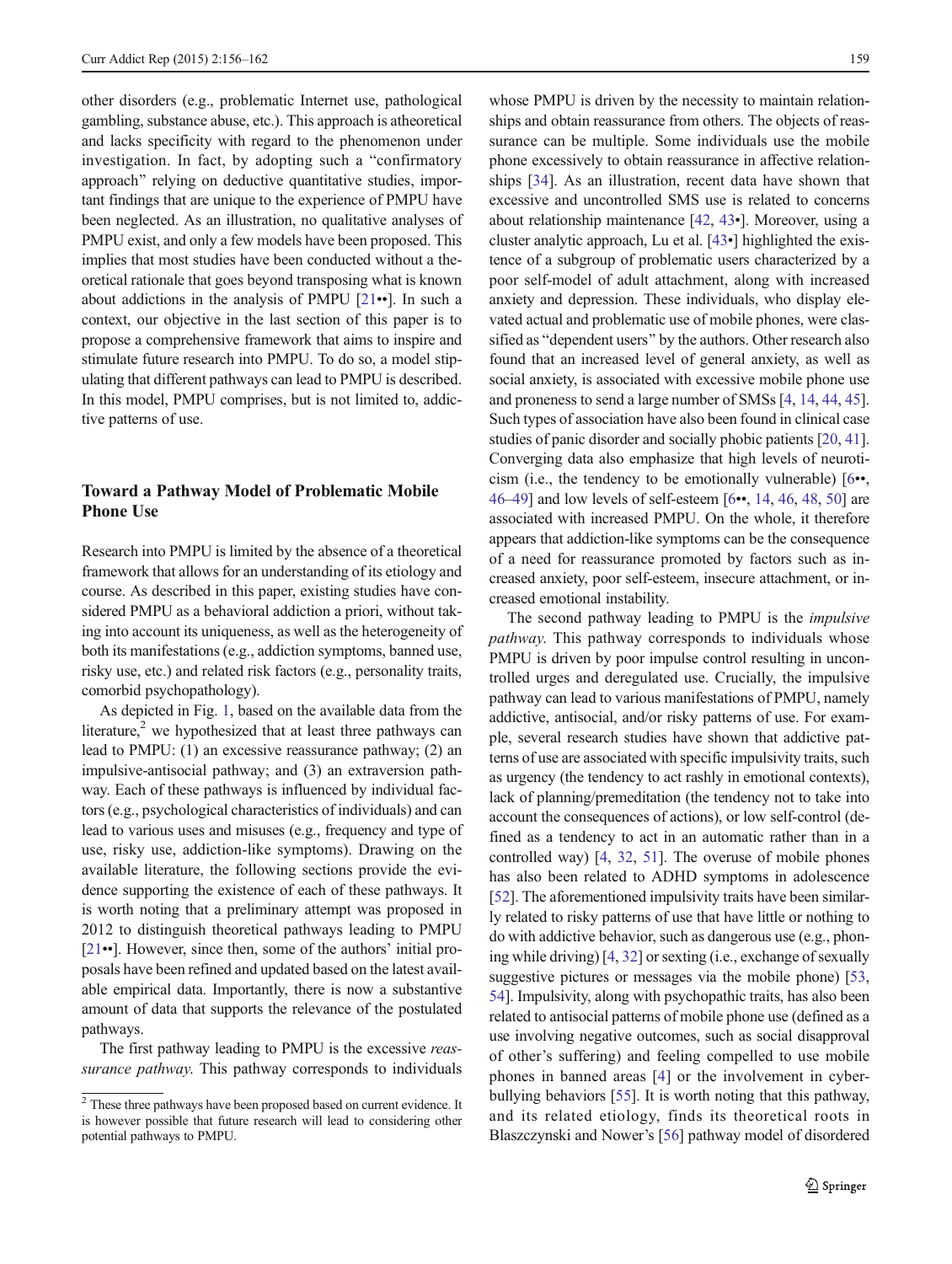<span id="page-4-0"></span>Fig. 1 A pathway model of problematic mobile phone use (PMPU)



gambling, and that a similar pathway has also been recently related to dysfunctional involvement in online video games [\[57](#page-6-0)]. Accordingly, the impulsive pathway is probably the more suited to account for PMPU related to specific activities, such as video gaming or gambling.

The third pathway leading to PMPU is the extraversion pathway. This pathway applies to individuals whose PMPU takes the form of dependence-like symptoms and exaggerated use driven by a strong and constant desire to communicate with others and to establish new relationships. Indeed, several studies have documented that PMPU is associated with high extraversion [[6](#page-5-0)••, [43](#page-6-0)•, [46](#page-6-0)–[48](#page-6-0)]. Interestingly, a study by Igarashi et al. [[47\]](#page-6-0) used structural equation modeling to emphasize that SMS overuse can either result from an extraversion path through which dependency is related to a constant desire to socialize with others, or from a neurotic path involving anxiety about relationship maintenance, which corresponds to the excessive reassurance pathway described above. The extraversion pathway also corresponds to individuals whose PMPU can be related to a constant need for stimulations and a high sensitivity to rewards, and is susceptible to taking the form of either antisocial or risky patterns of use. Indeed, a few studies have linked high sensation seeking to mobile phone-based aggressive behaviors [\[55](#page-6-0)], phoning while driving  $[4]$  $[4]$ , and sexting<sup>3</sup>  $[53]$  $[53]$ . It can therefore be assumed that for individuals with a high level of sensation seeking, such activities promote pleasure and excitement (e.g., sending and/or receiving erotic pictures of themselves or someone else), or help to meet the amount of stimulation

they need (e.g., using the mobile phone while driving in a context that requires concentration).

Importantly, these pathways have not to be considered as mutually exclusive, and it is possible that in some cases, PMPU is associated with more than one of the described pathways (e.g., a person characterized simultaneously by poor self-esteem and high impulsivity).

## Conclusion

Two main arguments were presented in the current paper. First, the lack of evidence regarding the validity of the behavioral addiction model applied to PMPU was highlighted. This implied that further research emphasizing potential behavioral and neurobiological similarities and correlates with recognized addictive behaviors is required before PMPU can be considered within the spectrum of behavioral addictions. Second, it was demonstrated that PMPU is a heterogeneous and multi-faceted condition. In support of this proposal, a theoretical model was formulated to guide and stimulate future research in the field. In particular, this model emphasizes on the one hand how apparently similar symptoms of mobile phone addiction (e.g., exaggerated and deregulated use) can be driven by different pathways underlain by distinct psychological processes, and on the other hand how some psychological factors (e.g., impulsivity and extraversion) can lead to various types of PMPU that are not related to addictive use (e.g., antisocial and risky use). To conclude, the study of PMPU as a potential psychiatric disorder is in its infancy, and most

<sup>&</sup>lt;sup>3</sup> Sexting is not necessarily a problematic activity, although in some cases it can be (e.g., sending erotic pictures to a person that cannot be trusted).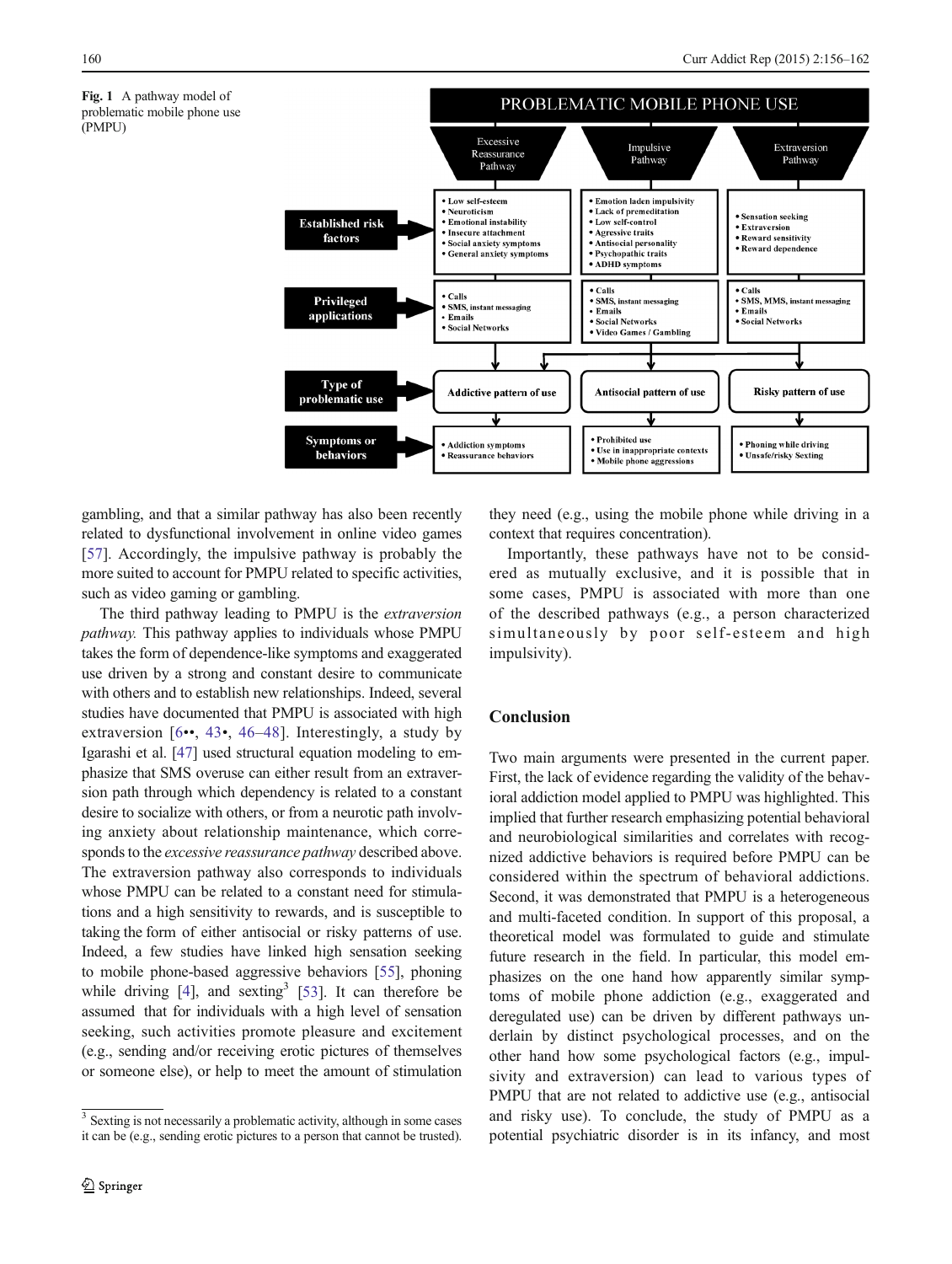<span id="page-5-0"></span>of the existing research appears to have been undertaken without a sufficient theoretical rationale. Indeed, previous research has adopted a confirmatory approach in which PMPU is considered a priori as a behavioral addiction, rather than an exploratory approach interested in determining its phenomenology and manifestations. Eventually, a prerequisite to define a problematic behavior as a possible psychiatric condition (or public health concern) is that it involves functional impairment as reflected by tangible negative outcomes at the individual, professional, or personal levels [\[58,](#page-6-0) [59\]](#page-6-0). Regarding PMPU, while dangerous use might obviously lead to severe consequences, such as fatal traffic accidents, if using a mobile phone while driving [[60\]](#page-6-0), the outcomes of prohibitive use and addictive use are not necessarily associated with significant functional impairment.

#### Compliance with Ethics Guidelines

Conflict of Interest Joël Billieux and Pierre Maurage have received funding from the Belgium National Lottery for research on gambling disorder. Joël Billieux and Olatz Lopez-Fernandez have received funding from the European Commission for Research on the problematic usage of information and communication technology ("Tech Use Disorders"; Grant ID: FP7-PEOPLE-2013-IEF-627999). Pierre Maurage (research associate) is funded by the Belgian National Foundation for Scientific Research (F.R.S.-FNRS, Belgium). Mark Griffiths has received funding for a number of research projects in the area of gambling education for youth, social responsibility in gambling, and gambling treatment from the Responsibility in Gambling Trust, a charitable body who funds its research program based on donations from the gambling industry. Mark Griffiths also undertakes consultancy for various gaming companies in the area of social responsibility in gambling. No conflict of interest exists for Daria Kuss.

Human and Animal Rights and Informed Consent This article does not contain any studies with human or animal subjects performed by any of the authors.

#### References

Papers of particular interest, published recently, have been highlighted as:

- Of importance
- •• Of major importance
- 1. Geser H. Toward a sociological theory of the mobile phone. Soziologisches Institut der Univ. Zürich: Online Publications. 2004. Retrieved November 28, 2014, from : [http://socio.ch/](http://socio.ch/mobile/index_mobile.htm) [mobile/index\\_mobile.htm](http://socio.ch/mobile/index_mobile.htm). 2004.
- 2. Blake H. Innovation in practice: mobile phone technology in patient care. Br J Community Nurs. 2008;13(4):160–5.
- 3. Fjeldsoe BS, Marshall AL, Miller YD. Behavior change interventions delivered by mobile telephone short-message service. Am J Prev Med. 2009;36(2):165–73.
- 4. Billieux J, Van der Linden M, Rochat L. The role of impulsivity in actual and problematic use of the mobile phone. Appl Cogn Psychol. 2008;22(9):1195–210.
- 5. Billieux J, Van der Linden M, d'Acremont M, Ceschi G, Zermatten A. Does impulsivity relate to perceived dependence and actual use of the mobile phone? Appl Cogn Psychol. 2007;21(4):527–37.
- 6.•• Bianchi A, Phillips JG. Psychological predictors of problem mobile phone use. Cyberpsychol Behav.  $2005;8(1):39-51$ . The first empirical study that addressed the psychological factors associated with problematic mobile phone use (self-esteem, extraversion, neuroticism]. This study has inspired many studies on risk factors for problematic mobile phone use.
- 7. Thomée S, Harenstam A, Hagberg M. Mobile phone use and stress, sleep disturbances, and symptoms of depression among young adults-a prospective cohort study. BMC Public Health. 2011;11(1):66.
- 8. Barkana Y, Zadok D, Morad Y, Avni I. Visual field attention is reduced by concomitant hands-free conversation on a cellular telephone. Am J Ophthalmol. 2004;138(3):347–53.
- 9. White MP, Eiser JR, Harris PR. Risk perceptions of mobile phone use while driving. Risk Anal. 2004;24(2):323–34.
- 10. Nickerson RC, Isaac H, Mak B. A multi-national study of attitudes about mobile phone use in social settings. Int J Mob Comm. 2008;6(5):541–63.
- 11. Nicol A, Fleming MJ. « i h8 u »: the influence of normative beliefs and hostile response selection in predicting adolescents' mobile phone aggression—a pilot study. J Sch Violence. 2010;9(2):212– 31.
- 12. Lopez-Fernandez O, Honrubia-Serrano L, Freixa-Blanxart M, Gibson W. Prevalence of problematic mobile phone use in British adolescents. Cyberpsychol Behav Soc Netw. 2014;17(2):91–8.
- 13. Smetaniuk P. A preliminary investigation into the prevalence and prediction of problematic cell phone use. J Behav Addict. 2014;3(1):41–53.
- 14. Ha JH, Chin B, Park DH, Ryu SH, Yu J. Characteristics of excessive cellular phone use in Korean adolescents. Cyberpsychol Behav. 2008;11(6):783–4.
- 15. Yen CF, Tang TC, Yen JY, Lin HC, Huang CF, Liu SC, et al. Symptoms of problematic cellular phone use, functional impairment and its association with depression among adolescents in Southern Taiwan. J Adolesc. 2009;32(4):863–73.
- 16. Salehan M, Negahban A. Social networking on smartphones: when mobile phones become addictive. Comput Hum Behav. 2013;29(6): 2632–9.
- 17. Toda M, Monden K, Kubo K, Morimoto K. Cellular phone dependence tendency of female university students. Jpn J Hyg. 2004;59(4):383–6.
- 18. Carbonell X, Guardiola E, Beranuy M, Bellés A. A bibliometric analysis of the scientific literature on Internet, video games, and cell phone addiction. J Med Libr Assoc. 2009;97(2):102–7.
- 19. Kwon M, Lee J-Y, Won W-Y, Park J-W, Min J-A, Hahn C, et al. Development and validation of a smartphone addiction scale (SAS). PLoS ONE. 2013;8(2):e56936.
- 20. King ALS, Valença AM, Silva ACO, Baczynski T, Carvalho MR, Nardi AE. Nomophobia: dependency on virtual environments or social phobia? Comput Hum Behav. 2013;29(1):140–4.
- 21.•• Billieux J. Problematic use of the mobile phone: a literature review and a pathways model. Curr Psychiatr Rev. 2012;8(4):299-307. The first comprehensive review on problematic mobile phone use published. First, it describes existing tools to assess problematic mobile phone use, and provides assessment guidelines for future studies. Second, a detailed description of established psychosocial risk factors is provided. Finally, a theoretical framework for future research is proposed.
- 22. Griffiths MD. A 'components' model of addiction within a biopsychosocial framework. J Subst Use. 2005;10(4):191–7.
- 23. Griffiths MD. Technological addictions. Clin Psychol Forum. 1995;76:14–9.